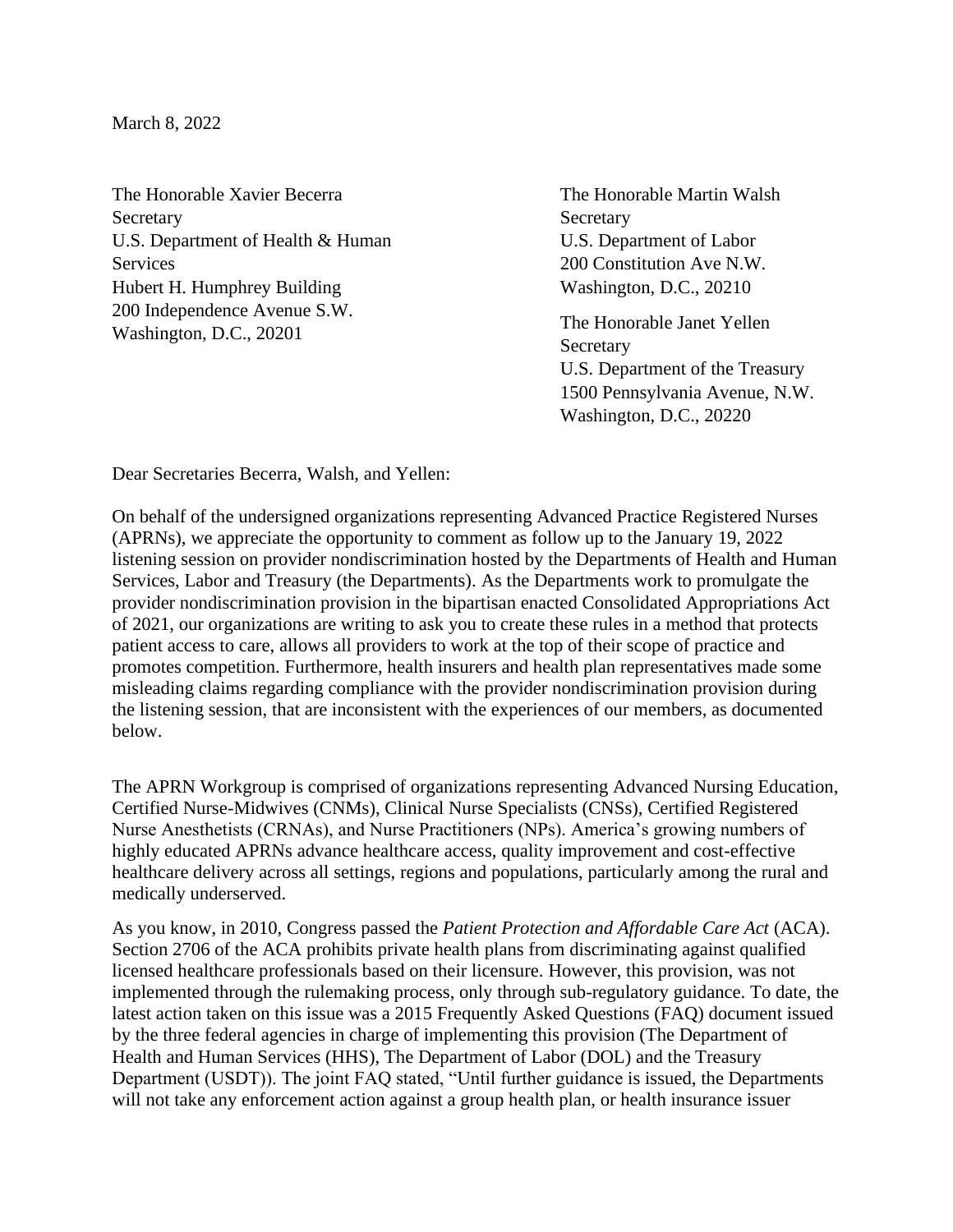offering group or individual coverage, with respect to implementing the requirements of PHS Act section 2706(a) as long as the plan or issuer is using a good faith, reasonable interpretation of the statutory provision." In December 2020, the *Consolidated Appropriations Act of 2021*, which included the *No Surprises Act*, was signed into law. Section 108 of the *No Surprises Act* requires the Departments of Health and Human Services, Labor and Treasury to implement Section 2706 of the ACA by promulgating rules on provider non-discrimination by January 1, 2022.

During the January 19, 2022, listening session, health plans and health insurer representatives who attended the meeting asserted they have been in compliance with the intent of the provider nondiscrimination statute since it went into effect. This statement contradicts the many accounts we hear from our members who continue to experience discriminatory practices and policies from health plans or health insurers. In the absence of meaningful enforcement of the statute. health plans and insurers have refused to negotiate in good faith with members of all our organizations, refused to allow our members in network, refused to contract with our members, have reimbursed our members unequally for the same high-quality care as our physician colleagues, and have not allowed APRNs to participate in value-based care programs solely based on licensure. While these actions directly harm the provider, they also decrease patient access to care, limit competition, and adversely affect network adequacy. The organizations we represent, and the millions of providers that make up our memberships have continued to face discrimination from insurers because of their licensure, including:

- A large multi-state health plan has a program that rewards high performing physicians with services such as enhanced provider services, expedited credentialing, digital tools, and reduced patient cost-sharing. NPs and other clinicians are excluded from this program, even if they satisfy the same performance metrics, solely based on licensure.
- A health plan that participates in the Federal Employees Health Benefits Program does not include APRNs in their provider directories and does not allow members to select an NP as their PCP.
- Anthem Blue Cross in California offered a lower rate to Certified Registered Nurse Anesthetists (CRNAs) who are licensed to provide anesthesia care in California independently. They described their reasoning by stating that they were basing this decision on CRNAs licensure saying, "[Anthem] believes it is in compliance with the law in paying mid-level providers less than physicians".
- An insurer in Massachusetts will also not credential CRNAs that are part of an anesthesia group that includes physicians because they claim that CRNA services are billed under physicians - which is not true.

In addition, during this listening session, health plan and health insurer representatives asserted that the provider nondiscrimination statute allows them to vary reimbursement rates based on factors other than quality and performance measures. There is no basis for this assertion in statute, nor is there any rationale for such an interpretation. Congress has stated in recent correspondence to the Departments that this law is meant to protect patient choice and access to a range of beneficial providers and prevent discrimination by health insurance plans against an entire class of health professionals. Insurers - including private health plans, FEHBP plans, Medicaid and CHIP managed care, and Medicare advantage plans – may not exclude providers, such as